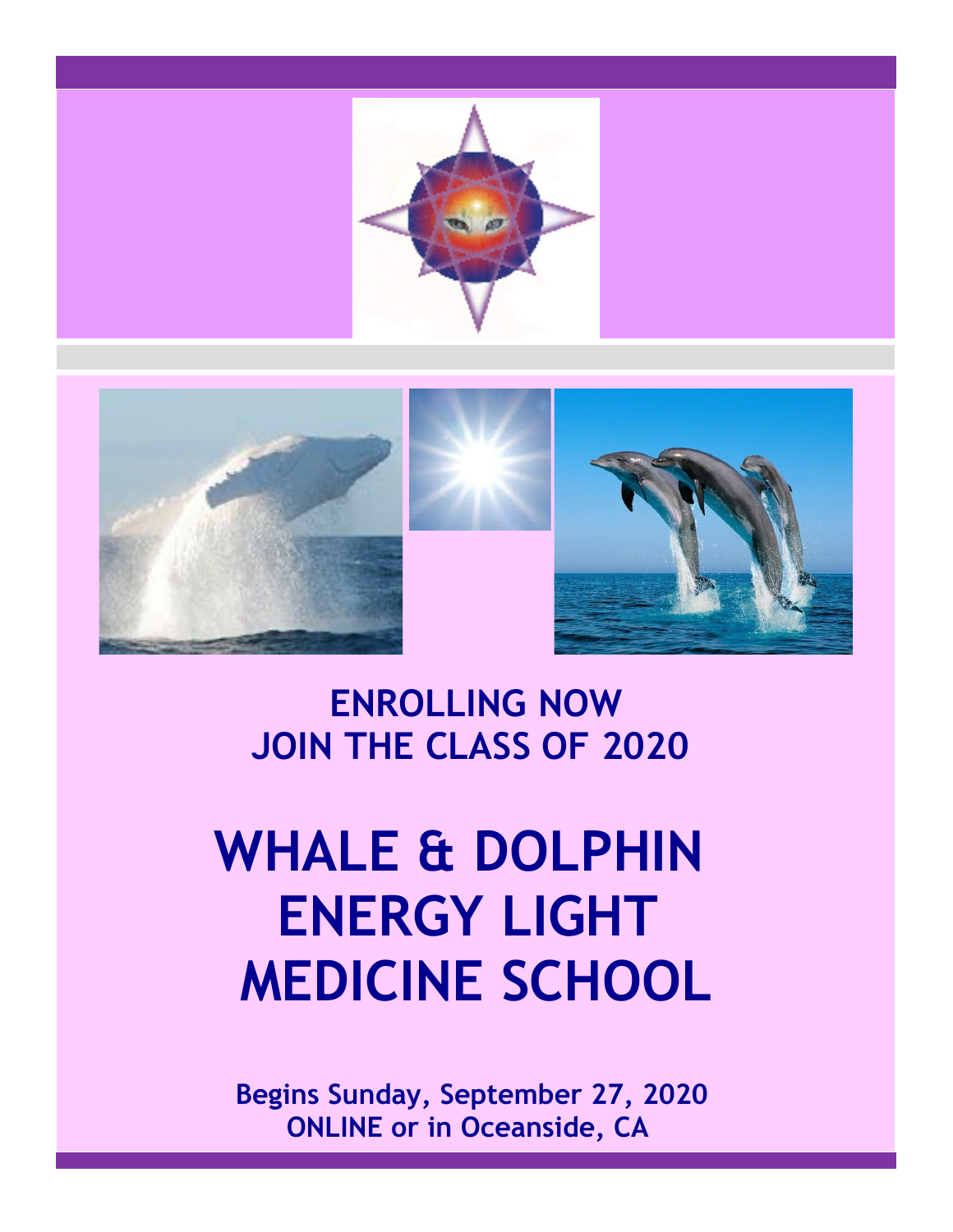### **Enroll for Personal Growth, Healing and Expansion and Professional Training for Certification**



Would you like to learn to facilitate the Whale & Dolphin Energy Light Medicine Healing processes?

Are the Whales & Dolphins Calling YOU?

Laurie Reyon is proud to announce that we are NOW

ENROLLING students for the 2020 Module 1 sessions of the WHALE & DOLPHIN ENERGY MEDICINE SCHOOL

- Training Certified Practitioners!!

- Classes start September 27, 2020

**Also Note that MANY have loved taking this training for their own personal growth! However, we do offer the opportunity for a valuable Career as an option.**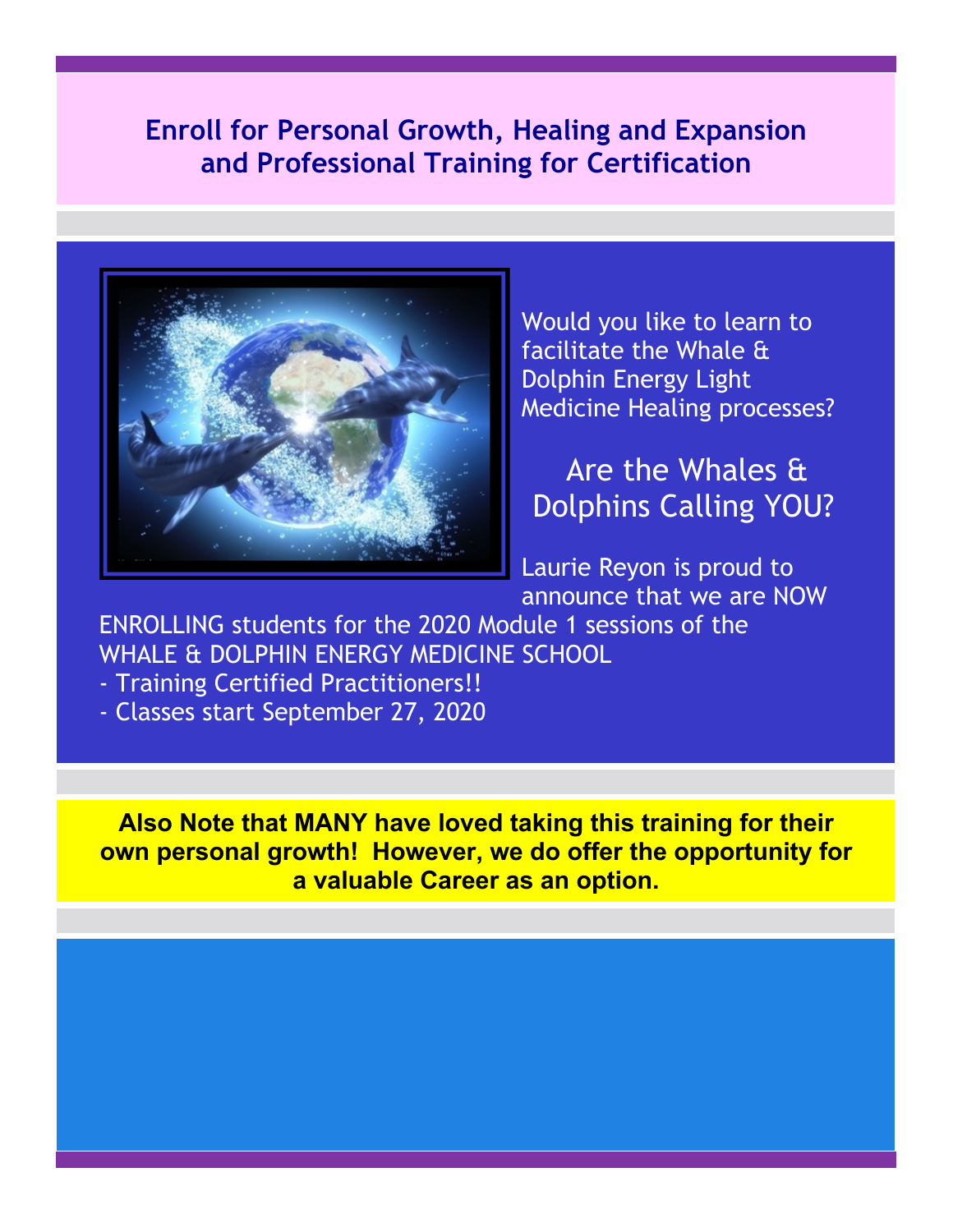

### **Message from Laurie Reyon & Master Puddah-Seth**

**After 16 years of working in the Whale Healing Arts solo, I am now guided to share the secrets**

**of the Whale & Dolphin Energy Healing Medicine with others who desire to learn the techniques and processes of what we now call Cetacean Energy Light Medicine.** 

#### **CORE LEVEL HEALING:**

**This training is guided by the consciousness of the 13 Great White Whales, the Councils of the Humpback Whales of Planet Earth, and the consciousness of the many species of Dolphins, including the Ascended Council of** 

**12 Dolphins.**

**2 MODULES with CERTIFICATION FOR PRACTITIONERS: Certification will be offered to the Graduates of the specific Courses.** 

**MODULE 1: 30 hours of training over two months - held on Sundays. All classes are recorded in Zoom and made available. You need not be present in all classes to participate.**

**Break Out sessions and personal phone support with Laurie Reyon are included.**

**Module 2: 30 hours of training over two months will begin in Jan 2021. This is DNA Re-Calibration Training with the Master Dolphins.**

#### **Check out our You Tube Videos: "Message From The Whales & Dolphins for Humanity" and "Dolphins and DNA"**